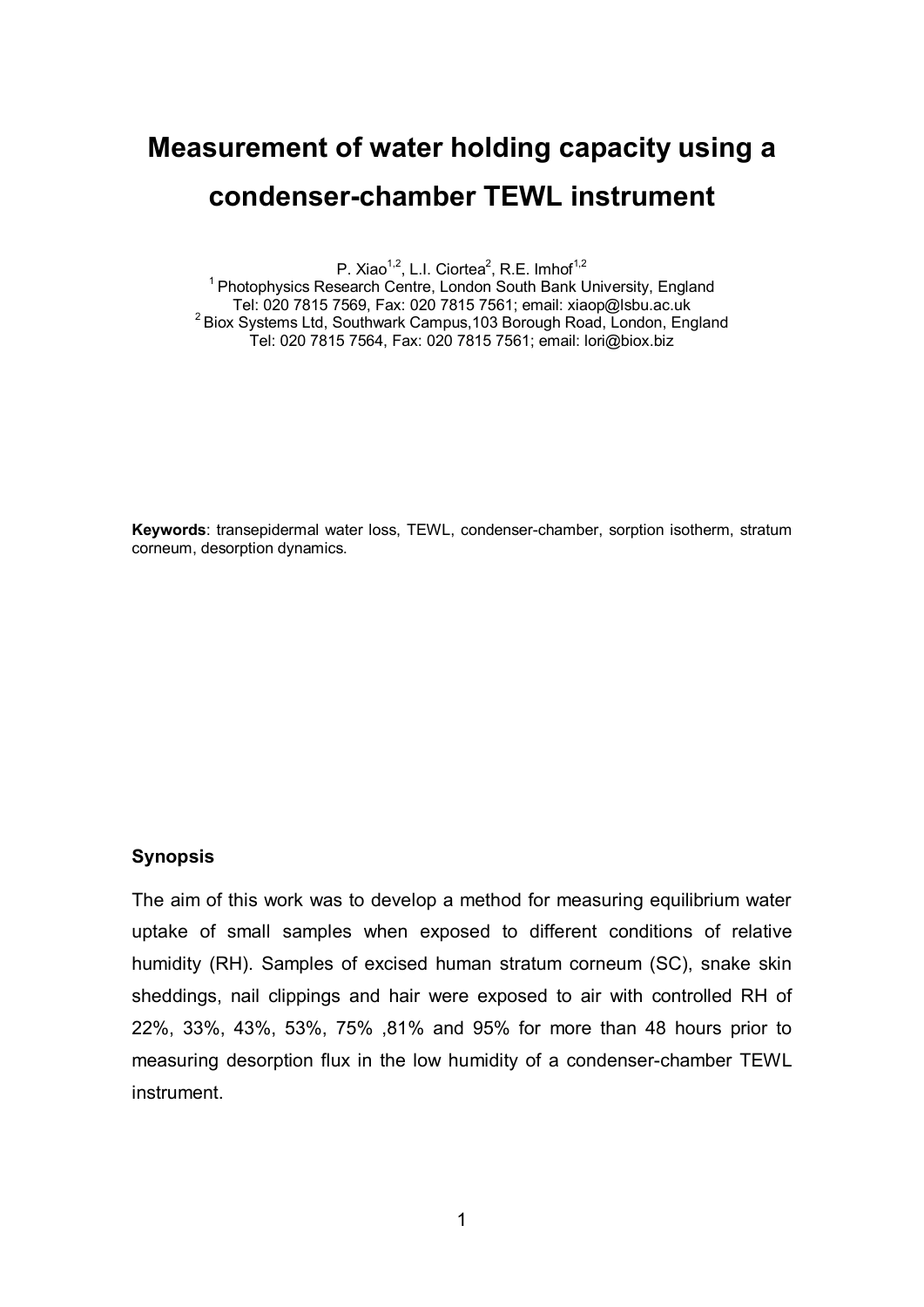#### **Introduction**

The measurement and control of the moisture content of materials is important to many industries, as it affects its physical properties and stability in storage. Materials where the control of moisture is essential include foods, pharmaceuticals, paper and board, wood, textiles, building materials and packaging.

Conventional methods of measuring water uptake use a microbalance to measure weight loss or gain in the presence of air of controlled humidity [1-2]. Such methods are relatively slow and expensive, and care needs to be exercised to reduce pressure dependent buoyancy, convection and thermal gas flow effects [2]. A recently developed high-resolution gravimetric flowing gas or Dynamic Vapour Sorption (DVS) instrument can measure the uptake and desorption of water vapour and organic vapours with a resolution down to 0.05µg [3].

Water vapour desorption measurements can also be performed using a condenser-chamber TEWL instrument [4]. Such instruments use a condensing surface whose temperature is held below the freezing point of water to control the humidity within the measurement chamber independently of ambient humidity. With a condenser temperature of -7.3ºC, as used in the experiments reported here, the RH in a sealed measurement chamber at an ambient temperature of 22ºC is 11.3%. Small samples, pre-conditioned at higher or lower RH will therefore lose or gain water when placed inside such a chamber, until they reach equilibrium with the chamber RH. The dynamics of the equilibration process can be studied by measuring time-series curves of associated water vapour flux. The total quantity of water lost or gained can then be calculated from such time-integrated flux curves.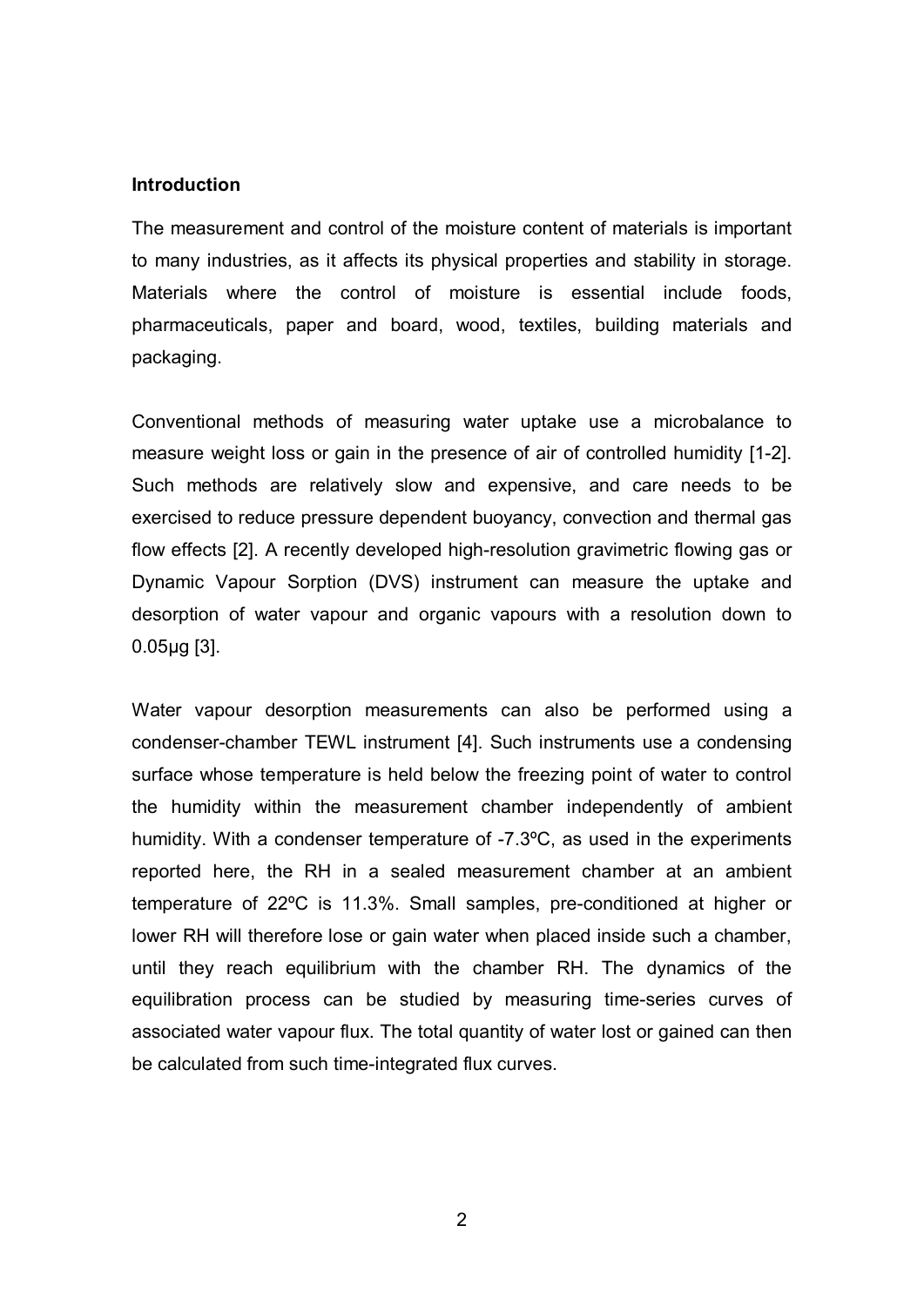The relationship between the quantity of water desorbed by a sample and RH is characterised by a sorption isotherm, as illustrated schematically in Figure 1.



**Fig 1:** Schematic illustration of a sorption isotherm (curve) and its relationship with condenserchamber measurements of desorbed quantity ΔW for a given change ΔRH from preconditioning RH to chamber RH.

Our measurements with the condenser-chamber method determine the change in the quantity of desorbed water ΔW for a change ΔRH from pre-conditioning RH to chamber RH. Therefore, measurements over a range of pre-conditioning RH values determine the form of the sorption isotherm relative to the equilibrium quantity of water in the sample at the RH of the chamber.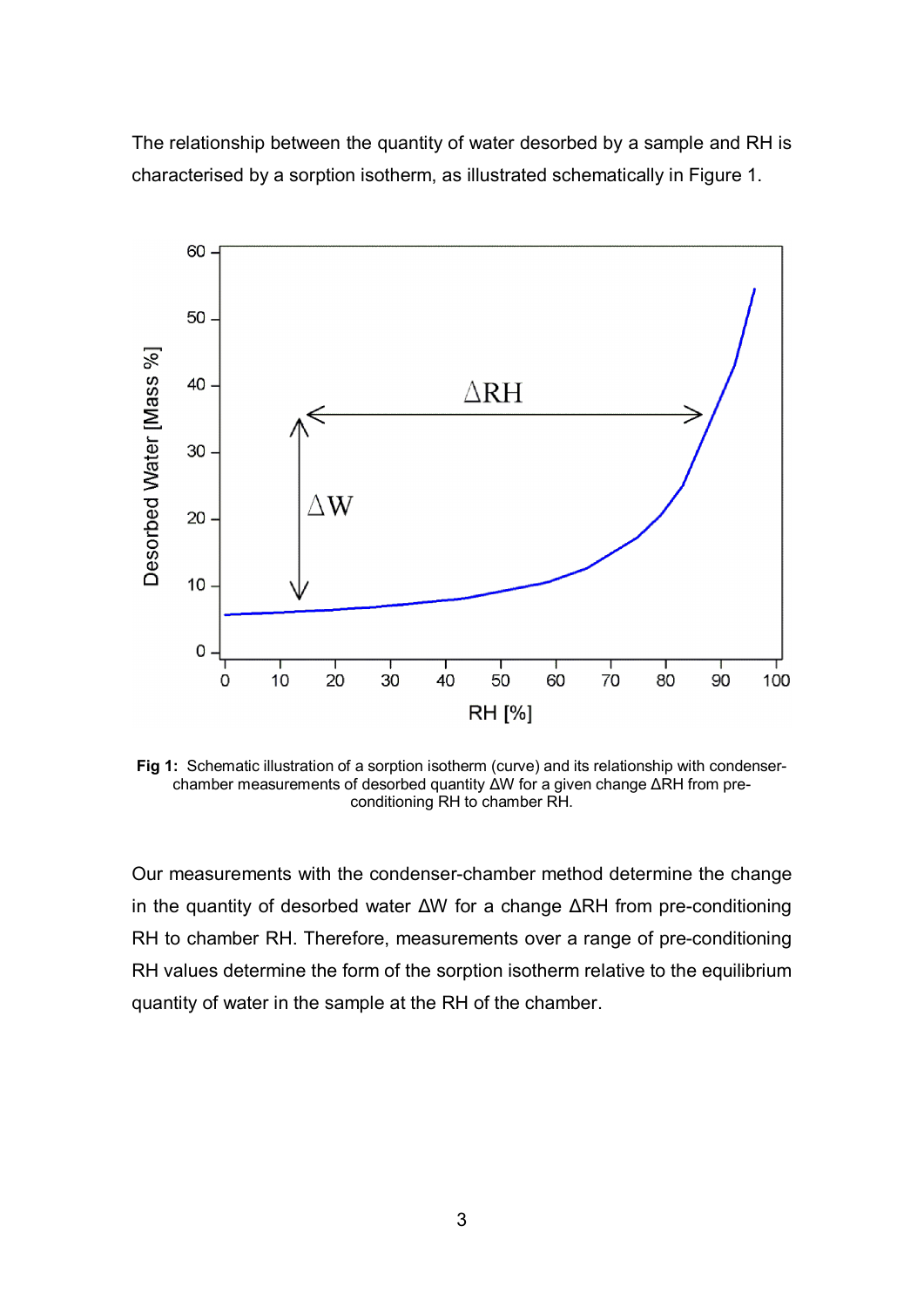## **Experimental**

Desorption experiments were performed using a prototype version of an AquaFlux AF100 condenser-chamber instrument (Biox Systems Ltd, UK), together with the apparatus shown in Figure 2.





**Fig 2:** Apparatus for desorption measurement. Left: pre-conditioning chamber using saturated salt solutions for humidity control. Right: PTFE desorption cap for coupling onto the condenserchamber measurement head, together with a sample of hair.

The measurements were performed at an ambient temperature of 22ºC and a condenser temperature of -7.3ºC. Samples of excised human SC, snake sheddings, hair and nail clippings were exposed to atmospheres of controlled humidity in the range 22% to 95% RH in sealed pre-conditioning chambers containing saturated salt solutions for at least 48 hours prior to measurement. Pre-conditioned samples were then placed into a PTFE desorption cap of 16mm well depth and screw-coupled to the AquaFlux measurement chamber. Water vapour flux density was then measured at 1.5 second intervals, until steady levels were reached.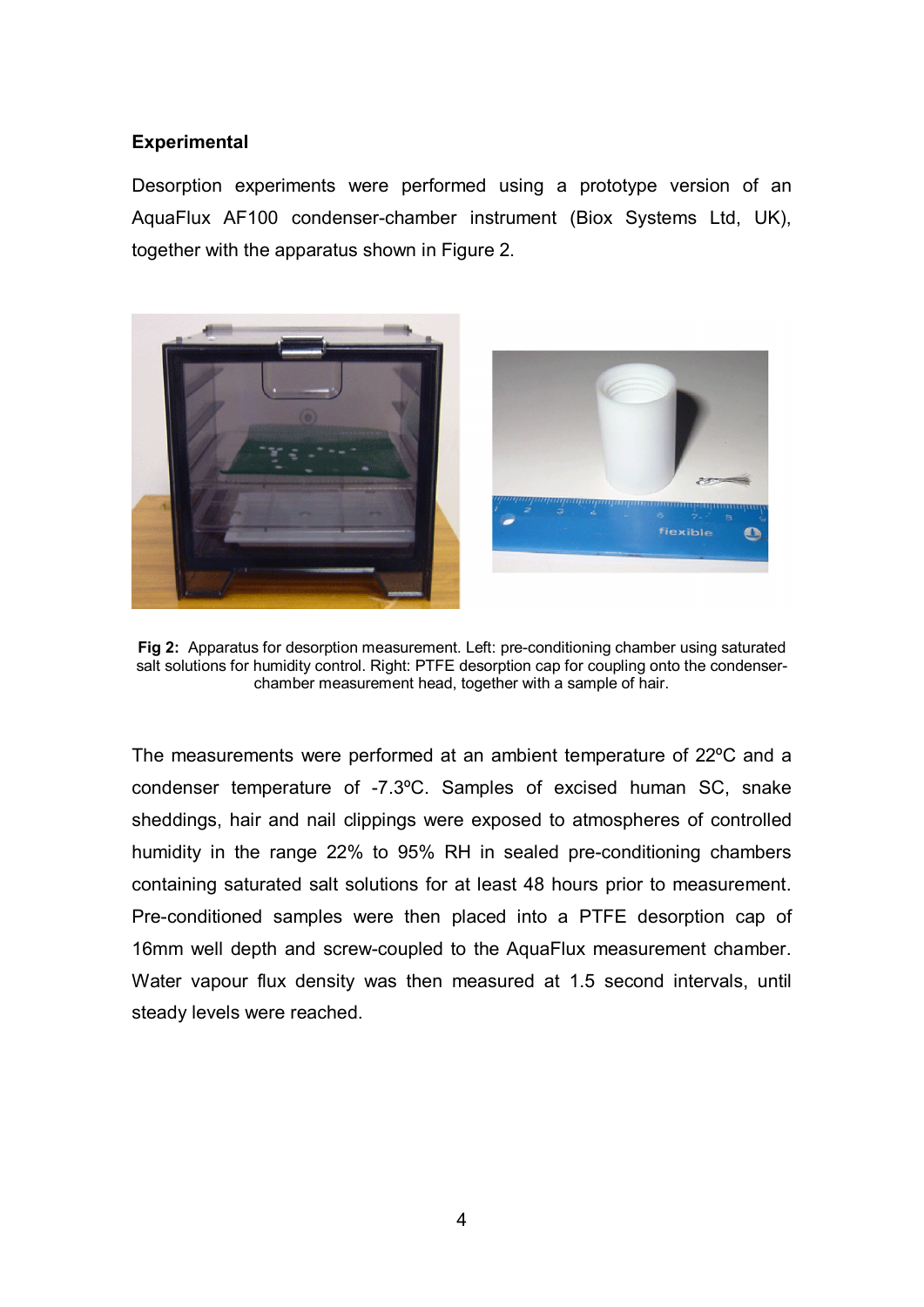#### **Results and discussion**

Figure 3 show examples of desorption curves for a range of samples, all preconditioned at 75% RH and measured at an ambient temperature of 22ºC.



**Fig 3:** Desorption dynamics of a range of samples, all pre-conditioned at 75% RH.

A normalised, logarithmic flux scale is used to highlight the dynamics rather than the quantity of water desorbed. The blank curve was measured with an empty desorption cap, to indicate the instrumental response time. The desorption curve for excised human SC shows two distinct decay rates that may be associated with different water binding states. The curves for nail and snake shedding have rounded peaks that indicate the establishment of water diffusion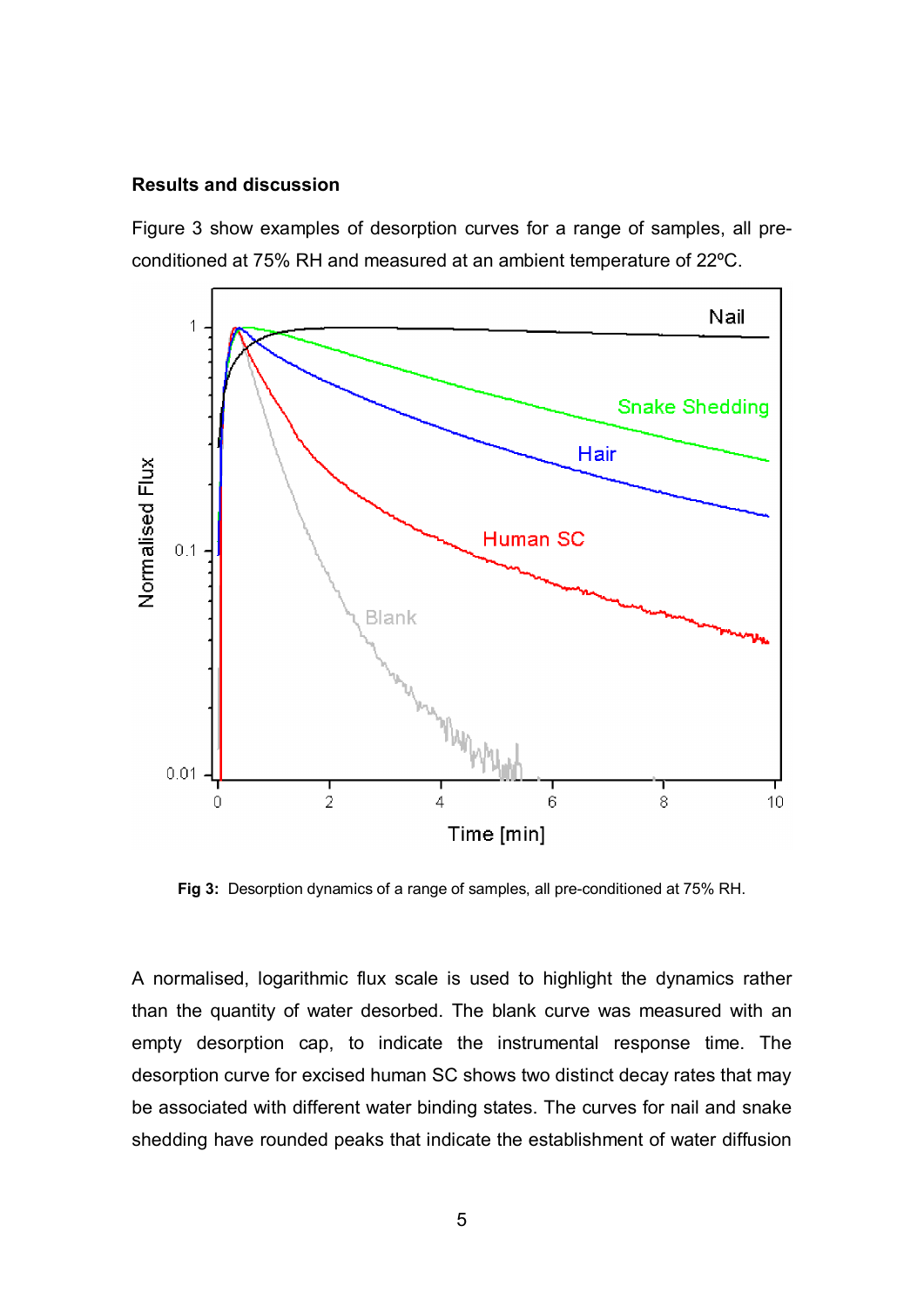and associated concentration gradients within these materials. Nail has the slowest desorption rate, where 51 minutes are required in this case for the desorption flux to decay to half its peak value.

Figure 4 shows examples desorption curves for excised human SC samples pre-conditioned at a range of RH values.



**Fig 4:** Desorption dynamics of excised SC, pre-conditioned at the RH values shown.

As in Figure 3, a normalised, logarithmic flux scale is used to highlight the dynamics rather than the quantity of water desorbed. These desorption curves are clearly non-exponential, with fast initial decay rates that progressively decrease as the samples lose water. The distortion of the RH=95% curve is thought to be due to sample wrinkling during drying.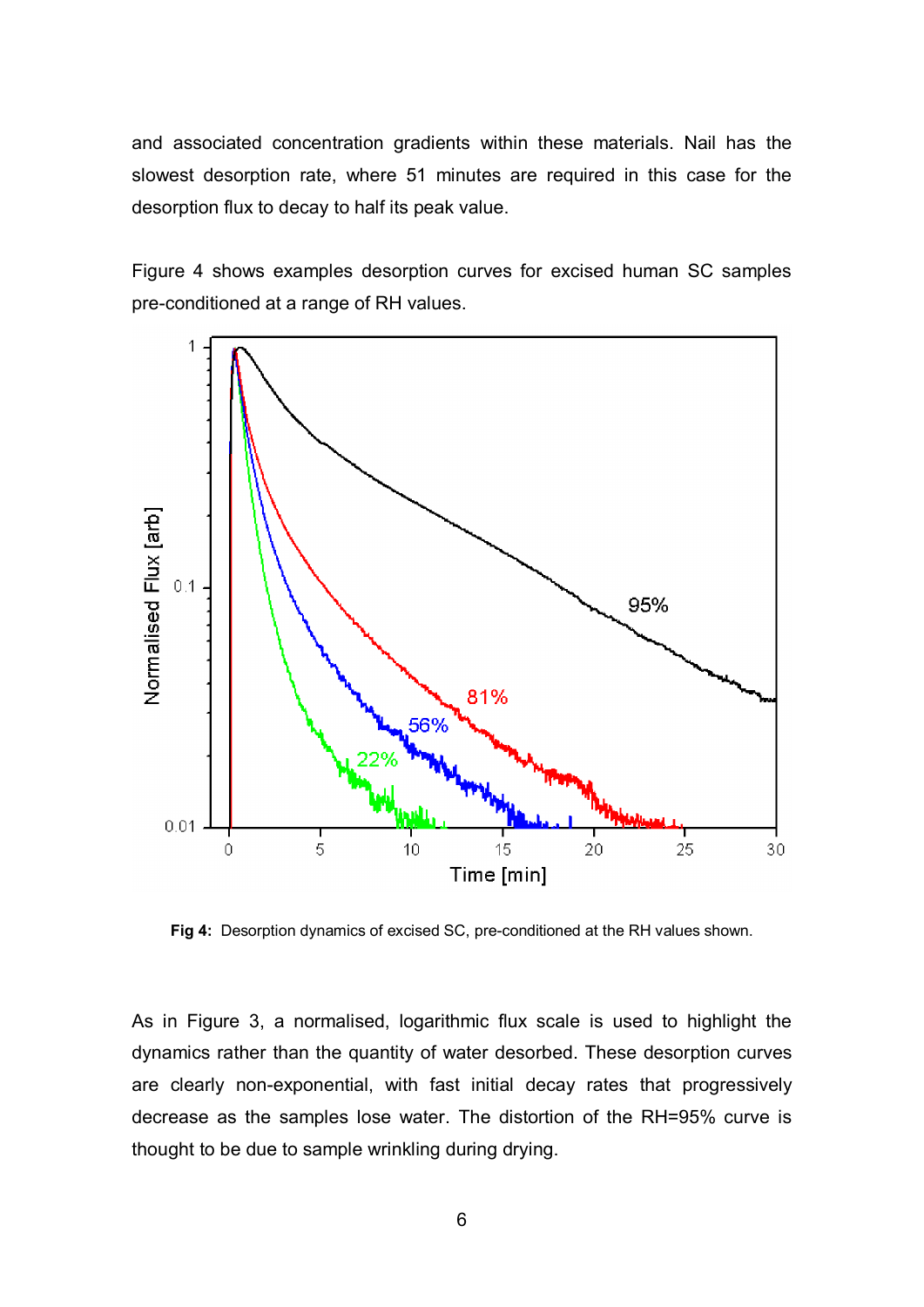Desorbed quantities, expressed as a percentage of the weight of the sample, are presented in Figure 5 for excised human SC, snake sheddings, nail and hair.



**Fig 5:** Desorption characteristics of various biomaterials. The relationship between these data and desorption isotherms is explained in Figure 1.

These were calculated by integrating the flux density time-series curves with respect to time. The data for excised human SC are in qualitative agreement with the results of Lévêque [5]. It is interesting to note that the desorption curves for excised human SC are similar to those of snake shedding, whereas nail and hair take up considerably less water at high humidity.

#### **Conclusions**

Desorption measurements with a condenser-chamber TEWL instrument give useful results quickly and economically. Work is now in progress to develop